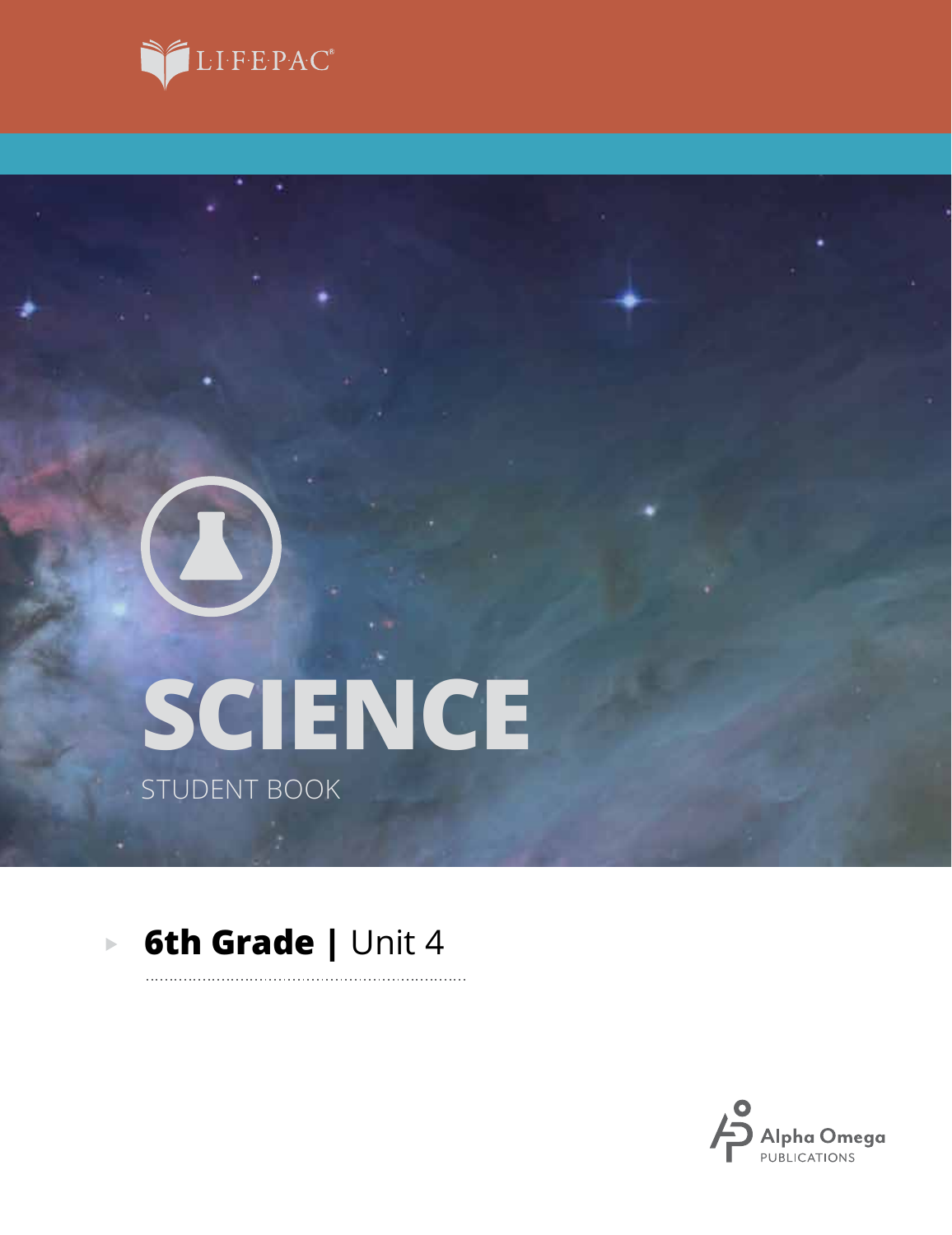# **SCIENCE 604**

# Molecular Genetics

INTRODUCTION **|3**

## **1. REPRODUCTION 5**

REPRODUCTION IN FLOWERS **|7** EXPERIMENT 604.A (FLOWER EXAMINATION) **|8** MALE–FEMALE REPRODUCTION **|10** EXPERIMENT 604.B (LIMA BEAN EMBRYO) **|13** SELF TEST 1 **|15**

# **2. INHERITANCE 18**

MENDEL'S WORK **|19**  THE PUNNETT SQUARE **|21** INHERITANCE OF TASTE **|24** EXPERIMENT 604.C (TASTE GENE LAB) **|25** INCOMPLETE DOMINANCE **|26** MULTIPLE GENES **|28** SELF TEST 2 **|29**

# **3. DNA, MUTATIONS, AND THE ENVIRONMENT 33**

**LIFEPAC Test is located in the center of the booklet**. Please THE DNA MOLECULE **|34** MUTATIONS **|37** EXPERIMENT 604.D (CORN AND SORGHUM PLANTS) **|39** THE USE OF MUTATIONS **|42** TEMPERATURE INFLUENCE ON COLORATION **|44** POSITIONS OF PEAS IN A POD **|45** EXPERIMENT 604.E (PEA POD INVESTIGATION) **|46** SELF TEST 3 **|48** 

icianci

remove before starting the unit.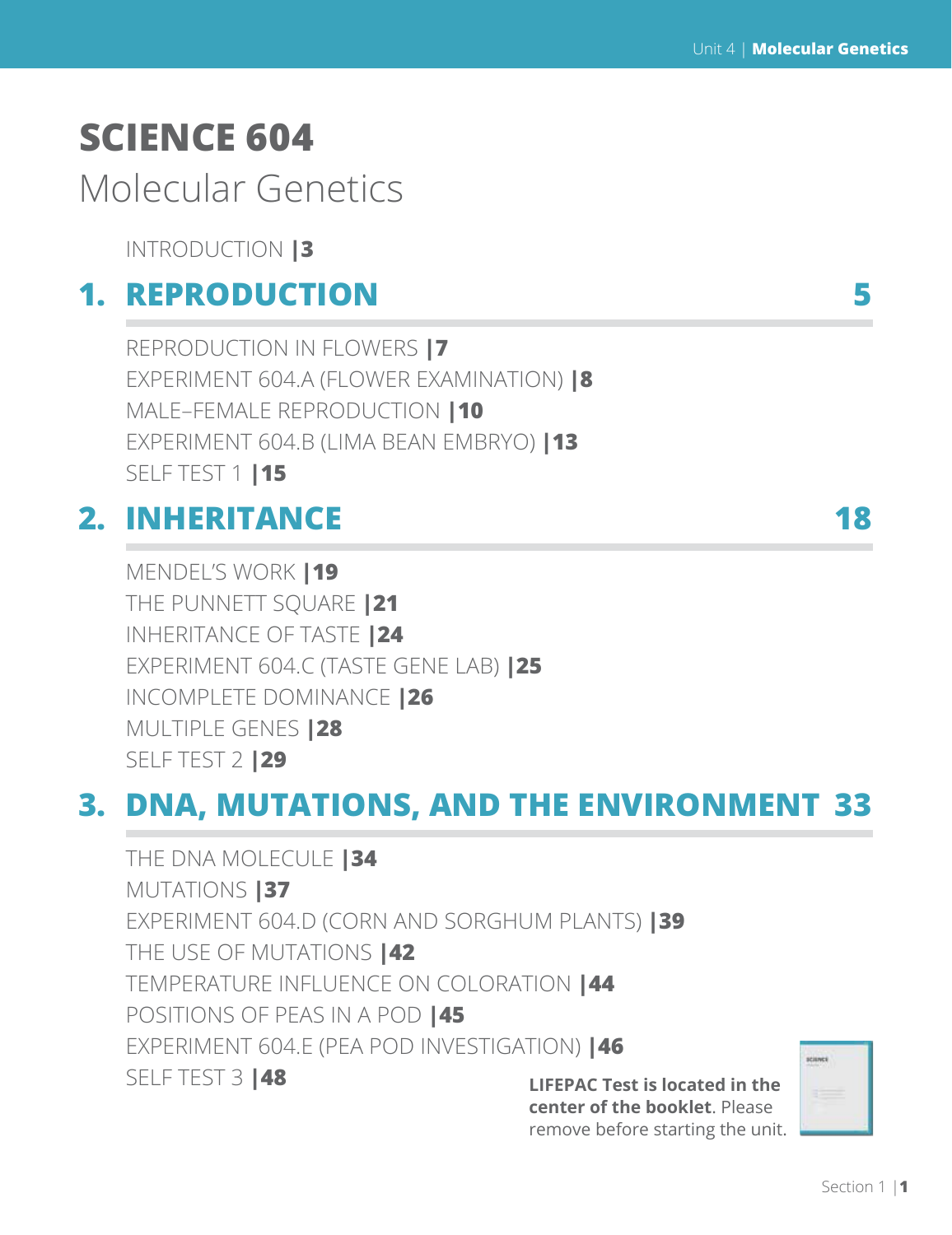**Author:**  Barry G. Burrus, M.Div., M.A., B.S.

**Editors:** Alpha Omega Staff

**Illustrations:** Brian Ring/Alpha Omega Staff

#### **MEDIA CREDITS:**

**Pages 18:** © monkeybusinessimages, iStock, Thinkstock; © whitetage, iStock, Thinkstock; **19:** © Hugo Iltis, General Collections, Wellcome Library; **21:** © iStock, Thinkstock; **37:** © digidreamgrafix, iStock, Thinkstock; **42:**  © filmfoto, iStock, Thinkstock; **44:** © Jupiterimages, iStock, Thinkstock; **45:** © Dmytro\_Skorobogatov, iStock, Thinkstock.



### **804 N. 2nd Ave. E. Rock Rapids, IA 51246-1759**

© MMI by Alpha Omega Publications, Inc. All rights reserved. LIFEPAC is a registered trademark of Alpha Omega Publications, Inc.

All trademarks and/or service marks referenced in this material are the property of their respective owners. Alpha Omega Publications, Inc. makes no claim of ownership to any trademarks and/ or service marks other than their own and their affiliates, and makes no claim of affiliation to any companies whose trademarks may be listed in this material, other than their own.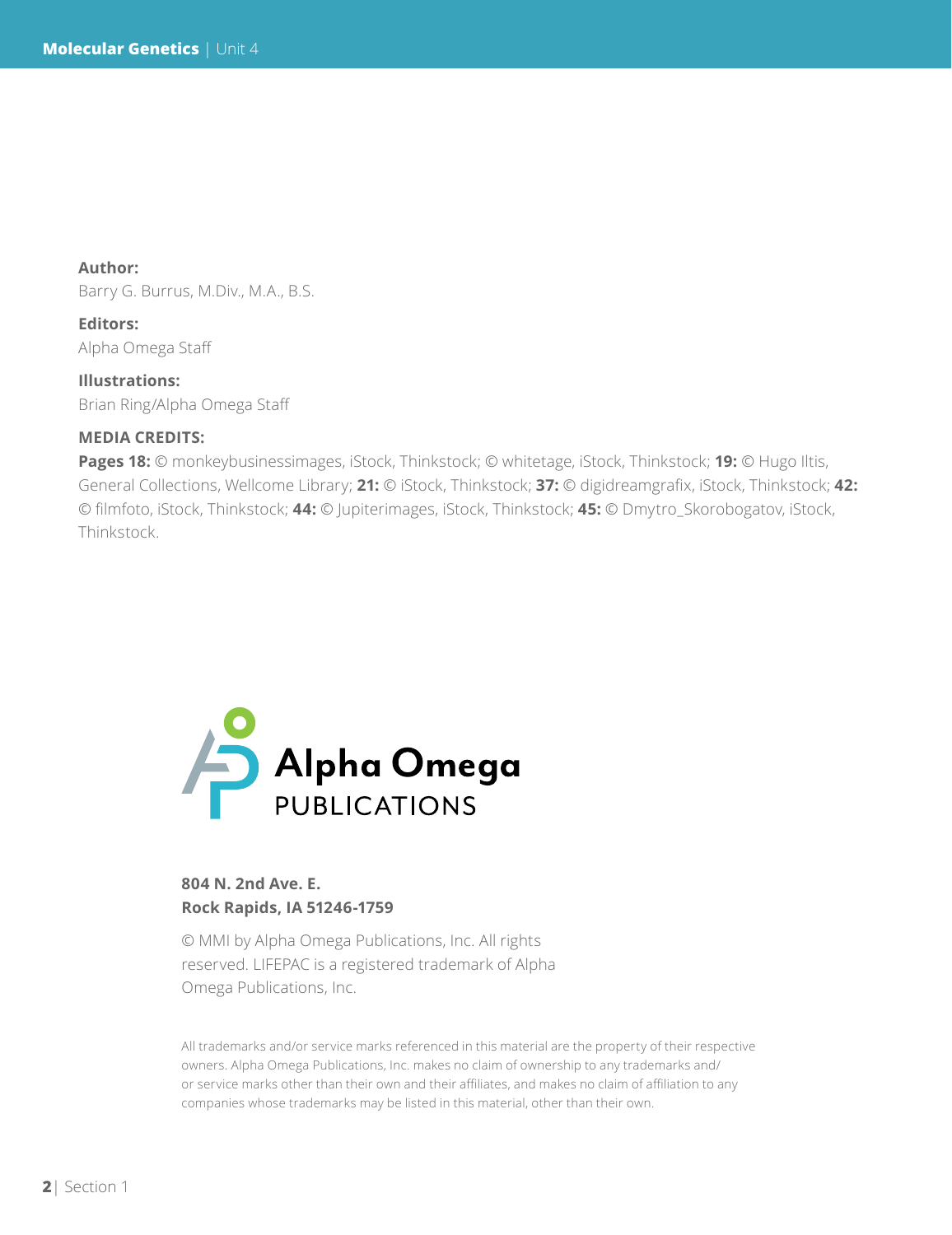# **Molecular Genetics**

# Introduction

And God said, "Let the earth bring forth grass, the herb yielding seed, and the fruit tree yielding fruit after his kind, whose seed is in itself, upon the earth: and it was so.

And the earth brought forth grass, and herb yielding seed after his kind, and the tree yielding fruit, whose seed was in itself, after his kind: and God saw that it was good. (Genesis 1:11-12)

At the beginning of creation, God created living things according to their *kind* (Genesis 1:11-12, 21, 24-25). This included not only plants, but also animals. Thus, dogs have puppies according to the dog *kind*, cats have kittens according to the cat *kind*, and peach trees bear peaches according to the peach *kind*. Living things produce their own kind year after year.

For example, a farmer does not have to worry that he will get peas if he plants bean seeds. The farmer knows that he will get beans if he plants bean seeds. The beans will have physical and chemical characteristics like their parents. The new bean seedlings may not look exactly like their parents, but they will have similar characteristics. They will still be bean plants.

The same is true for human beings. Human beings get their characteristics or traits from their parents. Such things as eye color, hair color, and skin color are inherited from the parents. Animals also demonstrate inheritance of characteristics. For example, the trait for the spotted coat of a leopard is inherited from the parents. This characteristic is "written into" or "coded" within the cells of leopards. That is why leopard offspring have the same characteristics as the parents.

Why does this happen? In this LIFEPAC® you will find the answer! You will explore the world of genetics. *Genetics* is the scientific study of heredity, the passing on of the characteristics of living organisms from one generation to the next. You will learn more about genetics and heredity in this LIFEPAC. You will examine the relationship between reproduction in living things and how the offspring inherit the traits of parents. You will also examine the inheritance of these traits among living things and the way certain traits can be predicted. Finally, you will learn more about the way genes and the DNA molecule transmit the characteristics within living things that God has created.

## Objectives

**Read these objectives.** These objectives tell what you should be able to do when you have completed this LIFEPAC. When you have finished this LIFEPAC, you should be able to:

- 1. Describe the reproductive structures of flowers in relation to inheritance in plants.
- 2. Describe male-female reproduction and how the reproductive cells undergo reduction division.
- 3. Distinguish between dominance and recessiveness.
- 4. Explain how many traits depend on multiple genes.
- 5. Introduce the work of Gregor Mendel on genetic traits.
- 6. Solve a Punnett Square and analyze the data.
- 7. Explain how genes and DNA transmit traits.
- 8. Give examples of the use of hybrids and mutations that humans have selected for food provision.
- 9. Give examples of the interaction between genes and the environment.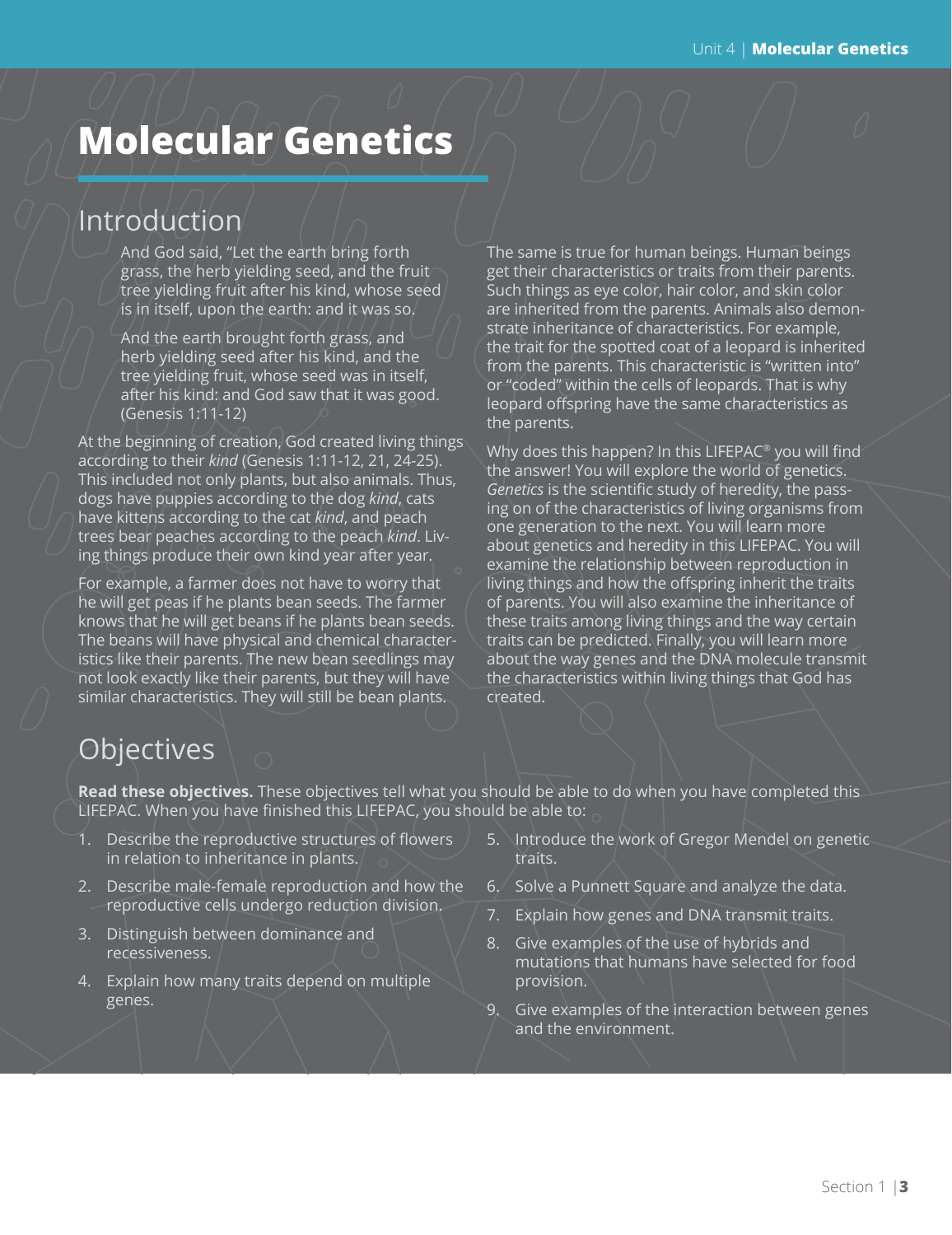Survey the LIFEPAC. Ask yourself some questions about this study and write your questions here.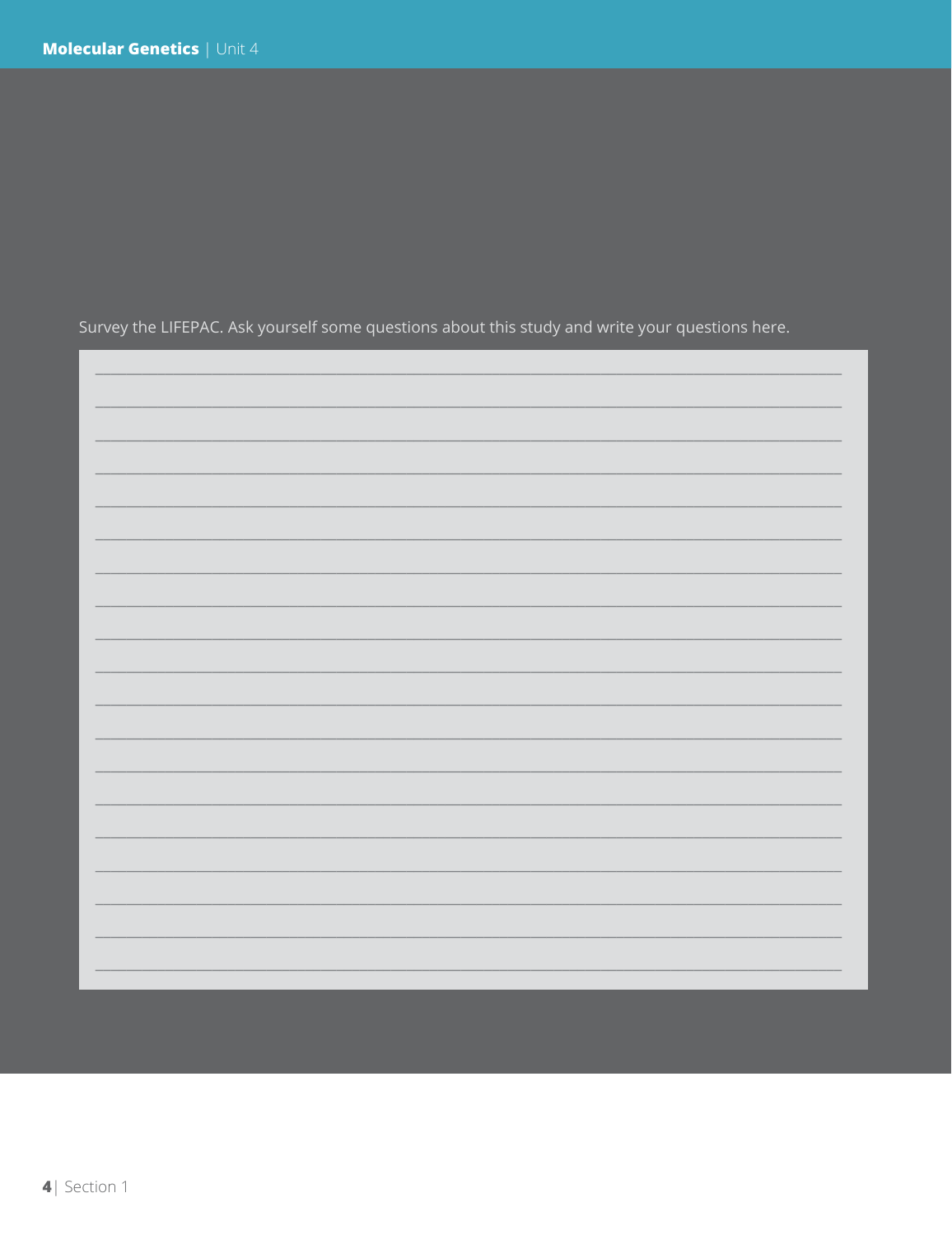# 1. REPRODUCTION

God has designed living things to reproduce and make other living things after their own kind. For example, flowers form seeds which will reproduce the same kind of flowering plant. In this section of the LIFEPAC, you will study the parts of a flower. This study of flowering plants will give you a better understanding of

the process of **reproduction** in all plants. It will also help you get a better background in preparation for the material to be covered in the next section of the LIFEPAC. Also, in this section, you will learn more about male-female reproduction, which is accomplished by means of special cells called sperm and egg.

### **Section Objectives**

**Review these objectives**. When you have completed this section, you should be able to:

- 1. Describe the reproductive structures of flowers in relation to inheritance in plants.
- 2. Describe male-female reproduction and how the reproductive cells undergo reduction division.

### **Vocabulary**

#### **Study these words to enhance your learning success in this section**.

**anther** (an thәr). The upper portion of a stamen which contains pollen grains.

**chromosome** (krō mә sōm). Rod-shaped parts of a reproductive cell that carry the genes (the hereditary material).

**cross-pollination** (krôs pol ә nā shәn). The transfer of pollen from the anther of one flower to the stigma of another.

**egg cell** (eg sel). A female reproductive cell in a plant or animal.

**embryo** (em brē ō). The undeveloped stage of a plant or animal. Examples: a plant that has not germinated, or a baby chick that has not hatched.

**fertilization** (fėr tә lә zā shәn). The union of a male reproductive cell (sperm) and a female reproductive cell (egg) to form a cell that results in a new individual.

**filament** (fil ә mәnt). The stalk of a stamen in a flower.

**genes** (jēnz). The unit of DNA which carries inherited traits.

**genetics** (jә net iks). The scientific study of heredity, the passing on of the characteristics of living organisms from one generation to the next.

**germination** (jėr mә nā shәn). A starting to grow or develop; a sprouting.

**mitosis** (mī tō sis). A process of cell reproduction whereby a single cell splits apart to form two new cells.

**nucleus** (nü' klē әs). The command center that controls the life and activity of the cell. It is located within the cytoplasm of the cell.

**ovary** (ō vәr ē). The female reproductive organ that produces egg cells.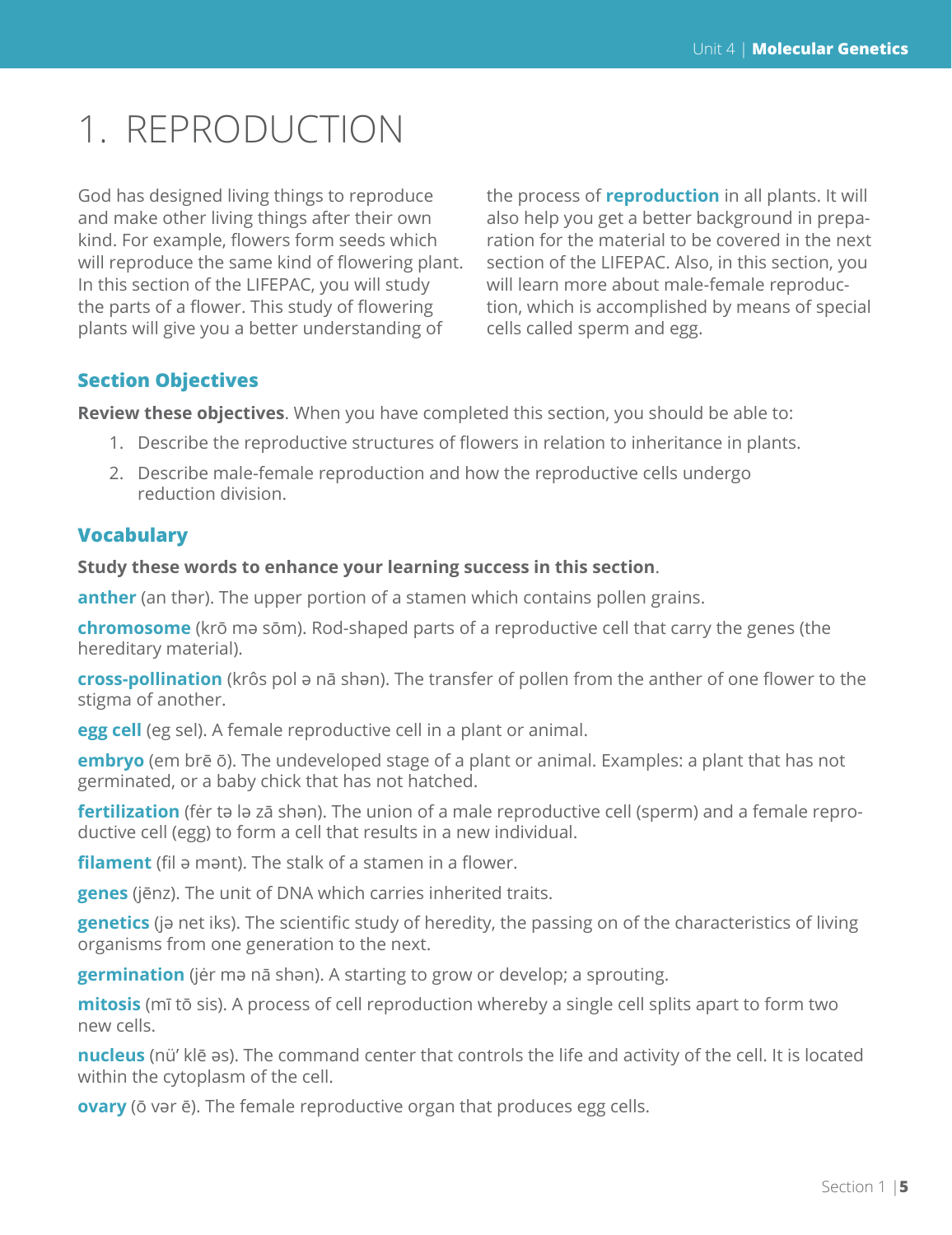**ovule** (ō vyül). Part of a plant that develops into a seed.

**pistil** (pis tәl). The entire female part of a flower.

**pollen** (pol әn). A powdery grain on the stamen that contains a sperm cell.

**receptacle** (ri sep tә kәl). The stalk which holds a flower.

**reduction division** (ri duk shәn dә vizh әn). Cell division which takes place in the reproductive cells and produces new cells with half the number of chromosomes.

**reproduction** (rē prә duk shәn) The process by which cells make new cells like themselves.

**self-pollination** (self pol ә nā shәn). The transfer of pollen from an anther of a flower to the stigma of the same flower.

**sepal** (sē pәl). One of the leaf-like parts which make up the calyx of a flower.

**sperm cell** (spėrm sel). A male reproductive cell.

**stamen** (stā mәn). The male part of the flower where pollen is stored. It is made up of the anther and the filament.

**stigma** (stig mә). The part of the flower that takes in pollen. It is located at the top of the pistil.

**style** (stīl). The tube that connects the stigma to the ovary.

**trait** (trāt). A characteristic carried by a gene.

**Note:** *All vocabulary words in this LIFEPAC appear in* **boldface** *print the first time they are used. If you are not sure of the meaning when you are reading, study the definitions given.*

Pronunciation Key: hat, āge, cãre, fär; let, ēqual, tėrm; it, īce; hot, ōpen, ôrder; oil; out; cup, put, rüle; child; long; thin; /ŦH/ for **th**en; /zh/ for mea**s**ure; /u/ or /ә/ represents /a/ in **a**bout, /e/ in tak**e**n, /i/ in penc**i**l, /o/ in lem**o**n, and /u/ in circ**u**s.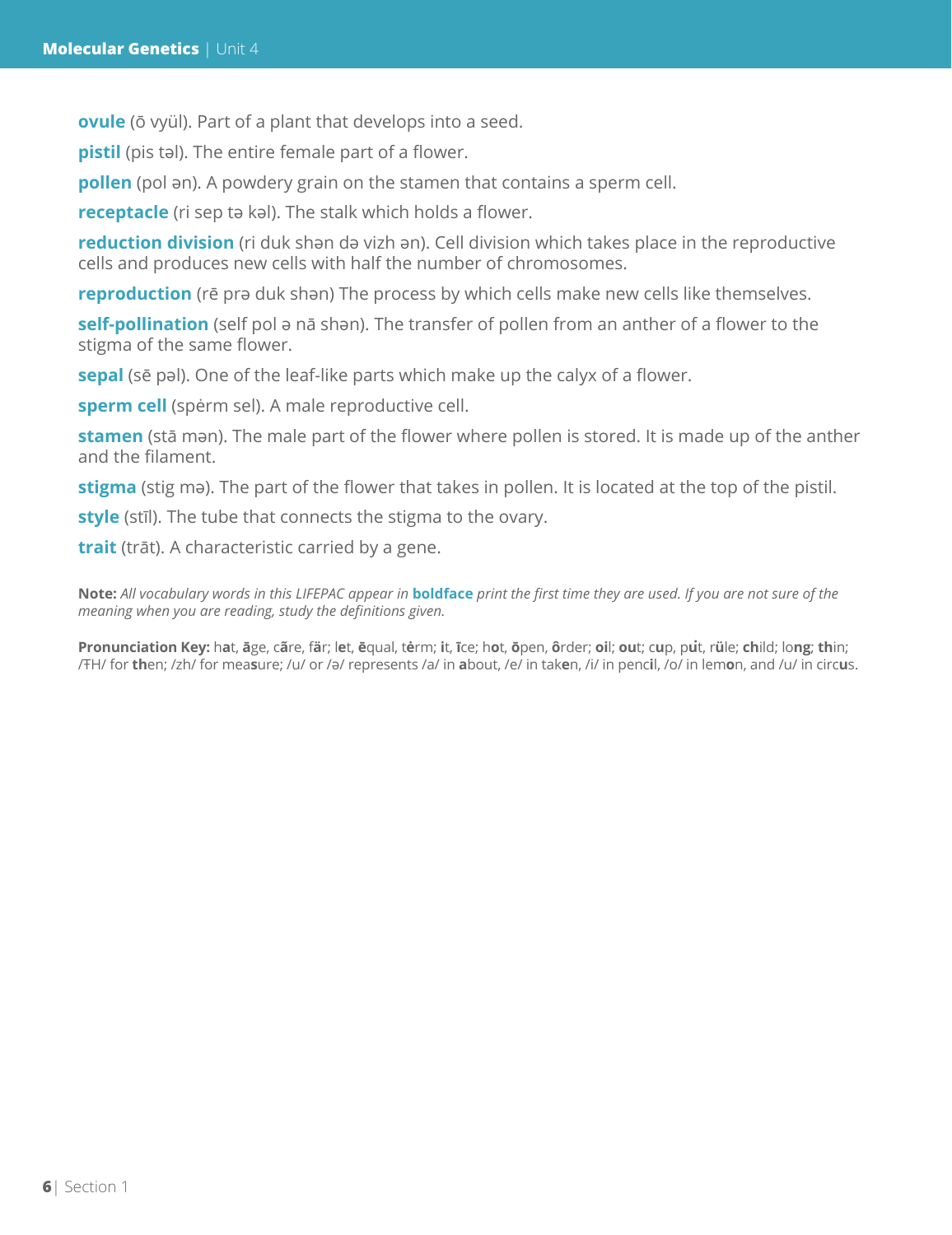

Figure 1 | "The parts of a flower"

### **REPRODUCTION IN FLOWERS**

Flowers form seeds which will reproduce the flowering plant according to its own kind. The seed carries all of the information about the plant within the tiny plant embryo. When the tiny plant begins to germinate, it already carries the characteristics of its parent plants. This information is "coded" within the cells of the new plant. The tiny plant will grow into a new plant that resembles its parents in characteristics.

Let's examine the parts of a flower by looking closely at the illustration of a flower in Figure 1. You should also refer to the vocabulary list while examining Figure 1 in order to learn about each part of the flower. You should study the illustration and the vocabulary appropriate to the flower parts until you know them well. This knowledge of flowering parts of a plant will help you better understand reproduction in plants.

Some plants are **self-pollinated**, like the flowering plant shown in Figure 1. In self-pollinating plants, the **stigma** receives the **pollen** produced within its own flower. In some cases, plants receive pollen from other plants. This could happen when the wind or insects bring pollen from another plant. This situation is called **cross-pollination**.

Note in Figure 1 that the narrow **filaments**  topped by the **anthers** form the **stamens** of the flower. When the pollen grain from an anther lands on the stigma, it usually sticks to it because of the sweet plant juices located there. The presence of sugar makes the pollen grains grow pollen tubes. Some kinds of pollen require weak sugar to make them grow; others require strong sugar before they will grow tubes. This requirement varies from one kind of plant to another.

When the pollen grain lands on the stigma and begins to grow a tube, the pollen tube grows down the **style** to the **ovary**. Each pollen grain contains a male reproductive cell known as the **sperm cell**. The sperm cell will go down the tube and unite with an **egg cell** in the ovary. When the egg cell and the sperm cell unite, **fertilization** occurs. This newly fertilized egg will make many new cells and will grow into a tiny plant embryo. The embryo is located in the **ovule** (note the location in Figure 1). The ovule grows into a seed. The plant embryo usually remains in the seed until it is planted in the soil. The stigma, style, ovule, and ovary all make up the female part of the flower called the **pistil**. Let's examine a real flower in the following experiment!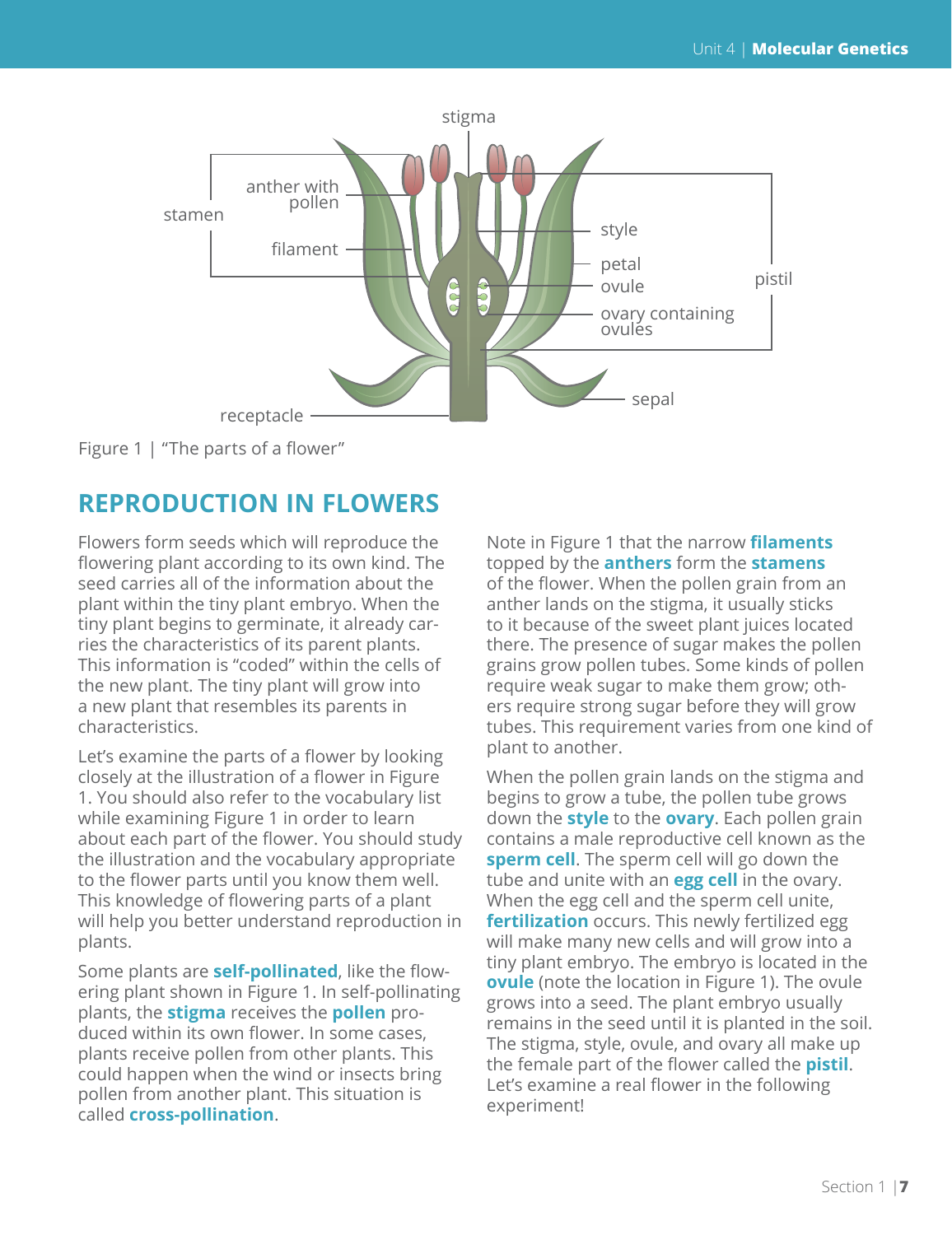#### 公  **Try this experiment to learn about flowers.**

**Overview.** You will examine in detail the various parts of a flower. First, you will scrape grains of pollen off the flower and examine them with a magnifying glass. The magnifying glass will also enable you to examine the stigma, the **sepals**, the **receptacle**, the anthers, the filaments, the style, and the ovary. When the ovary is sliced open, the magnifying glass will enable you to count the ovules inside the ovary.

#### **These supplies are needed:**

- **n** magnifying glass or dissection scope
- **fical flower**

 $\blacksquare$  toothpick

- $\blacksquare$  plastic knife
- **black paper or very dark material**

**Follow these directions.** The first twelve questions of this LIFEPAC are related to this experiment and have been included as part of the experiment. Answer the questions as they are listed in this experiment. Place a check mark in the box as you complete each step.

- $\Box$  1. Use the toothpick to scrape off some pollen.
- $\Box$  2. Examine the pollen using the magnifying equipment. (You might need to place the pollen on black or dark material for better viewing.)
- **1.1** What is the shape of the pollen? \_\_\_\_\_\_\_\_\_\_\_\_\_\_\_
- **1.2** What color is the pollen?

**1.3** Does the pollen have any markings, creases, folding, etc.?

- **1** 3. Examine the sepals of the flower. (Check Figure 1 for location.)
- **1.4** How many sepals does the flower have?
- 4. Examine the petals of the flower. (Check Figure 1 for location.)
- **1.5** How many petals are there?

### **Experiment 604.A Flower Examination (continued on next page)**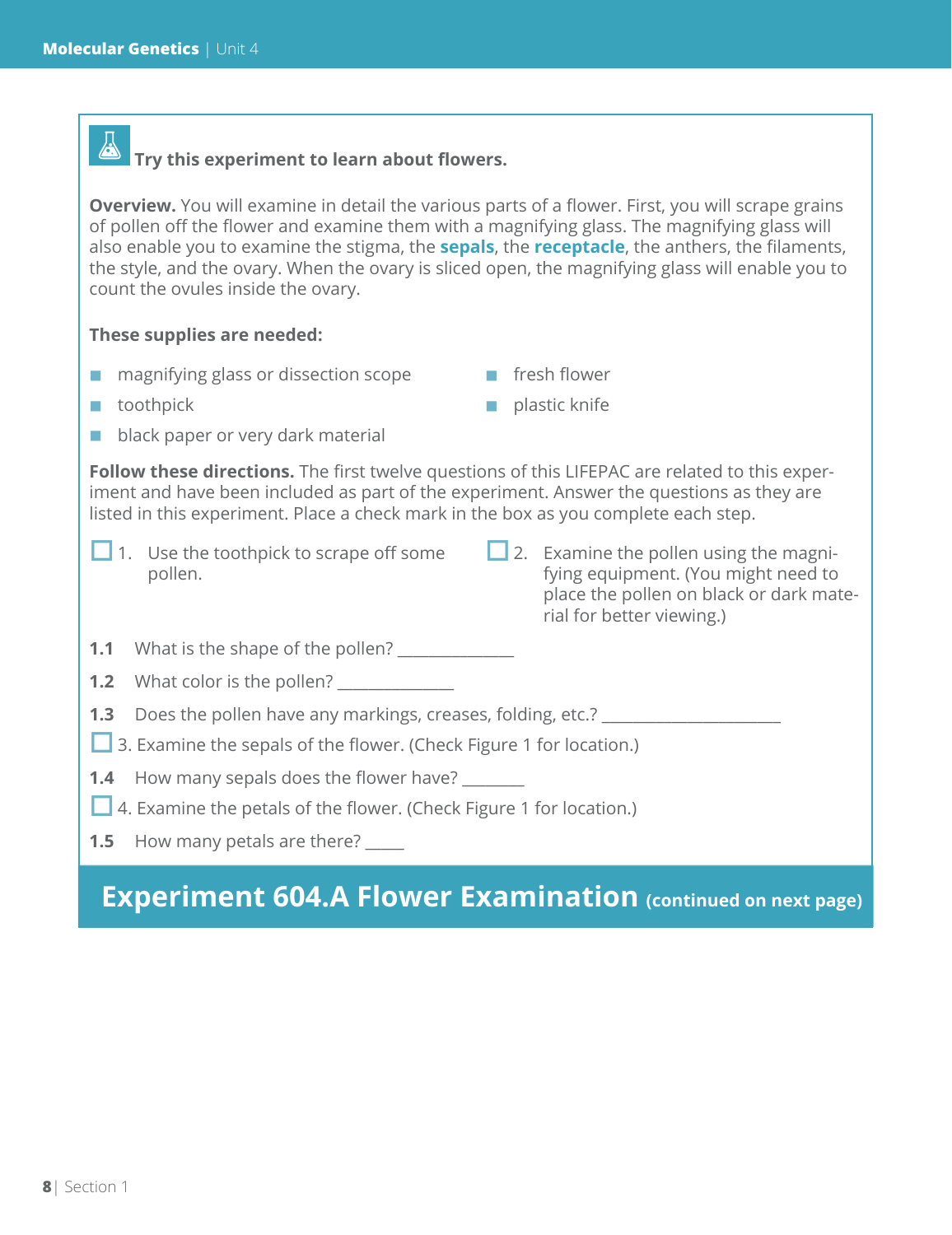| 5. Examine the stigma.                                                                                                                                                                                                                                         |
|----------------------------------------------------------------------------------------------------------------------------------------------------------------------------------------------------------------------------------------------------------------|
| Sketch the top of the stigma in the space below.<br>1.6                                                                                                                                                                                                        |
|                                                                                                                                                                                                                                                                |
|                                                                                                                                                                                                                                                                |
|                                                                                                                                                                                                                                                                |
|                                                                                                                                                                                                                                                                |
|                                                                                                                                                                                                                                                                |
|                                                                                                                                                                                                                                                                |
|                                                                                                                                                                                                                                                                |
|                                                                                                                                                                                                                                                                |
|                                                                                                                                                                                                                                                                |
|                                                                                                                                                                                                                                                                |
| $\Box$ 6. Locate the bottom part of the flowering plant below the sepals—the stalk.                                                                                                                                                                            |
| The part of the stalk which holds the flower is called the _____________. (Refer to Figure 1,<br>1.7<br>if needed.)                                                                                                                                            |
| 7. Locate and examine the filament. (Refer to Figure 1, if needed.)                                                                                                                                                                                            |
| Does the filament with the anther rise above the stigma?<br>1.8                                                                                                                                                                                                |
| If the pollen is located above the stigma, the flower is generally self-pollinated. If the<br>1.9<br>pollen is below the stigma, the flower is generally cross-pollinated. Based on this informa-<br>tion, is your flower self-pollinated or cross-pollinated? |
| $\Box$ 8. Locate and examine the style. (Refer to Figure 1, if needed.)                                                                                                                                                                                        |
| <b>1.10</b> The style is the structure that extends from the ovary to the stigma. Is the style long or                                                                                                                                                         |
| short?                                                                                                                                                                                                                                                         |
| 9. Locate and examine the ovary. Use a plastic knife to slice open the ovary. Slice small-<br>pieces of the ovary open one at a time.                                                                                                                          |
| <b>1.11</b> a. Do you find ovules inside the ovary? __________________________________                                                                                                                                                                         |
| b. How many?<br><u> 2000 - Jan Bernard Bernard, mars and de la propinsion de la propinsion de la propinsion de la propinsion de l</u>                                                                                                                          |
|                                                                                                                                                                                                                                                                |
| ER GHECK<br><b>initials</b><br>date                                                                                                                                                                                                                            |
| <b>Experiment 604.A Flower Examination</b>                                                                                                                                                                                                                     |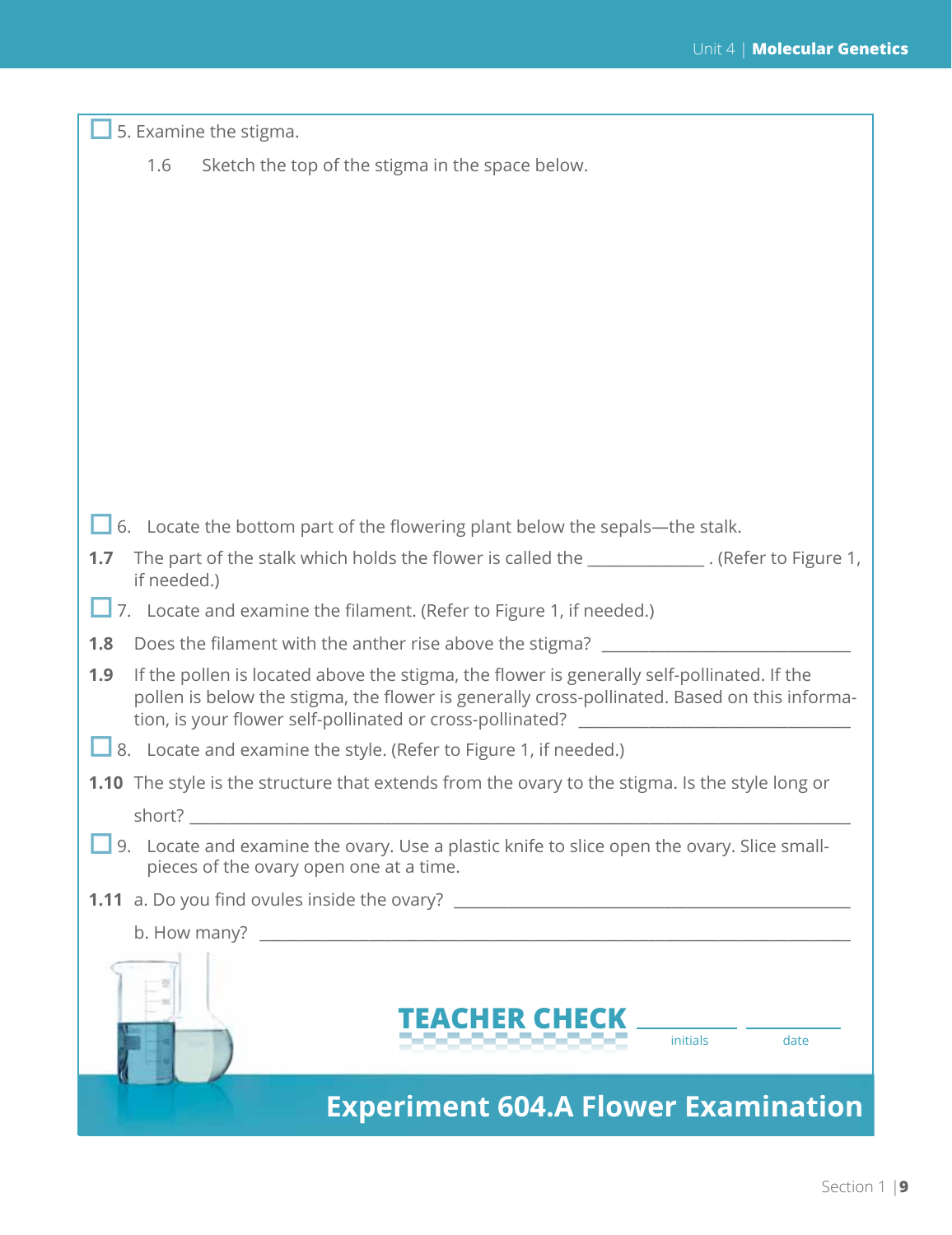

| Male-Female Reproduction

### **MALE–FEMALE REPRODUCTION**

Most multicellular plants and animals reproduce themselves by a process called *male-female reproduction*. In male-female reproduction, there are special cells called sperm and egg. The sperm cell from a male parent and the egg cell from a female parent join together to form a new living thing. This process begins a new life. In the previous discussion on plants, the uniting of a sperm cell from the pollen grain with the egg cell of the ovary is an example of male-female reproduction. The resulting little



| Cell mitosis mitosis.

plant embryo will develop within the seed and will receive its traits from both the male and the female parent.

**Mitosis**. Most cells reproduce by splitting apart to form two new cells. This splitting apart to form new cells is called mitosis. This type of cell division occurs when organisms grow larger and when worn-out cells are replaced. The two new cells formed by mitosis are initially smaller than the one big cell from which they came. Yet, the two new cells are like the parent cell.

The **nucleus** of the cell controls cell activity, especially cell division. The nucleus contains the **chromosomes**. These are long strands of material, initially clumped together like a ball. Located on the chromosomes are **genes**  that carry information about the traits of that particular living organism. When new cells are made by mitosis, the chromosomes unravel to form rod-like structures. As the new cells are formed, they receive the same number of chromosomes (with genes) as the original cell. Since the new little cells have the same number of chromosomes and genes, all of the traits are carried into the new cells that are made by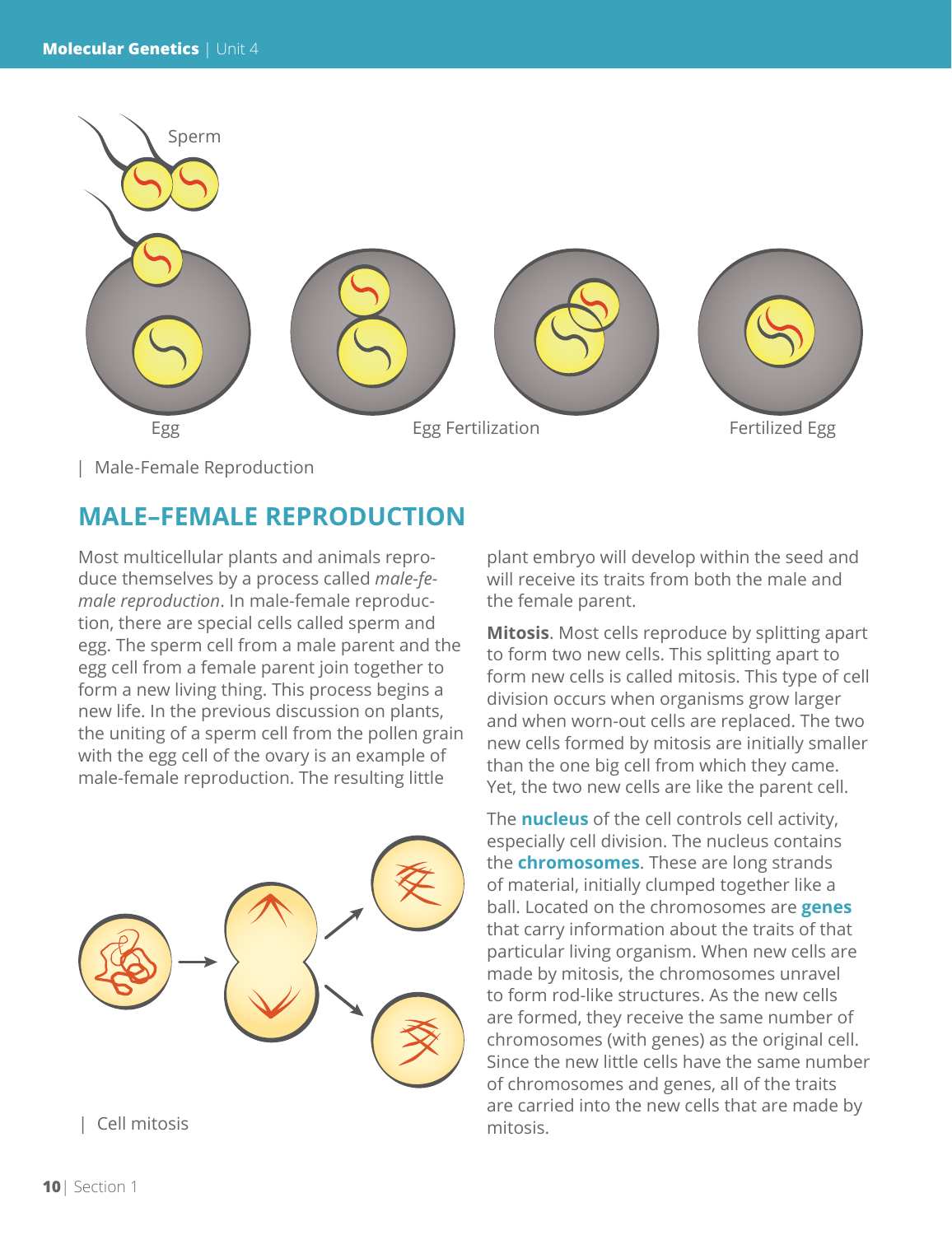

| Chromosomes and genes within the cell

### **Write the correct answer on each blank line.**

- **1.12** The process by which most cells make new cells like themselves is called \_\_\_\_\_\_\_\_\_\_\_\_\_\_\_\_\_.
- **1.13** The male reproductive cell is the a. \_\_\_\_\_\_\_\_\_\_\_\_\_\_\_\_\_\_\_\_ and the female reproductive cell is

the b.

- **1.14** Cell activity is controlled in the \_\_\_\_\_\_\_\_\_\_\_\_\_\_\_\_\_\_\_\_\_.
- **1.15** The splitting apart of one cell to form two new cells is called \_\_\_\_\_\_\_\_\_\_\_\_\_\_\_\_\_\_.
- **1.16** The \_\_\_\_\_\_\_\_\_\_\_\_\_\_\_\_\_\_\_\_ are located on the chromosomes of a cell and contain information about traits.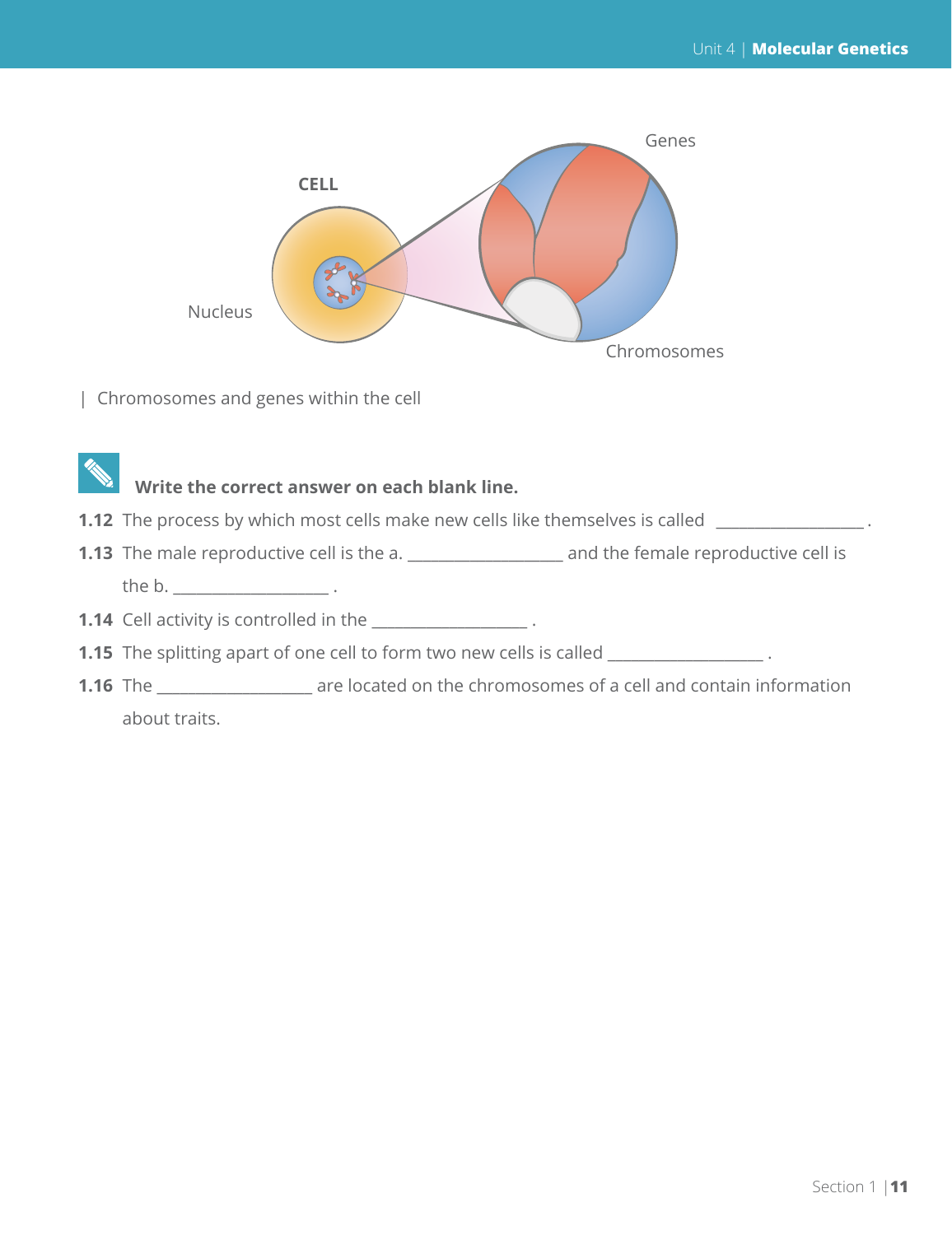# **SELF TEST 1**

Label the parts of a typical flower (each answer, 2 points).

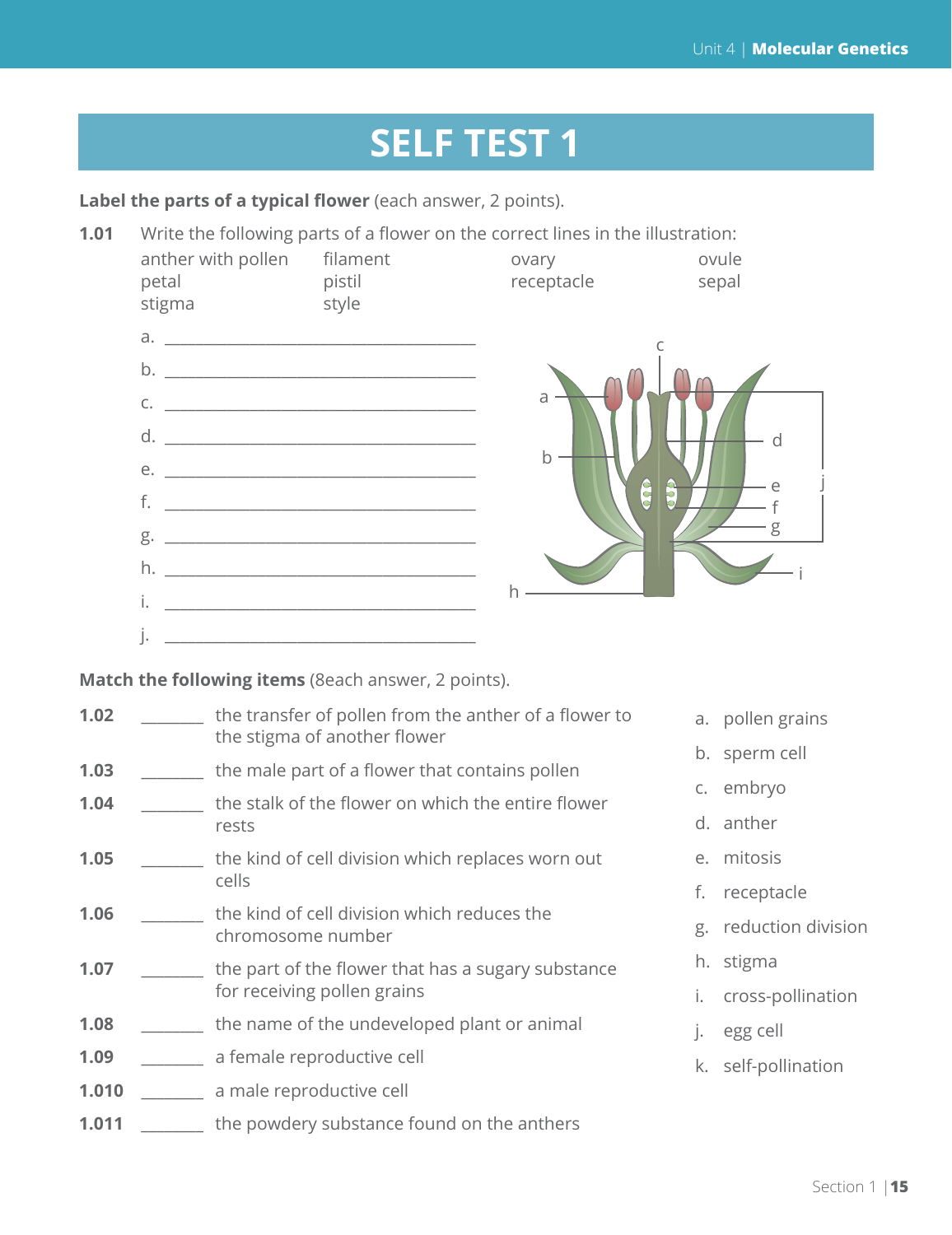**Complete the following activities** (each answer, 5 points)

- **1.012** Describe the manner in which a flower receives pollen.
- **1.013** What is the meaning of male-female reproduction in relation to chromosome numbers?

\_\_\_\_\_\_\_\_\_\_\_\_\_\_\_\_\_\_\_\_\_\_\_\_\_\_\_\_\_\_\_\_\_\_\_\_\_\_\_\_\_\_\_\_\_\_\_\_\_\_\_\_\_\_\_\_\_\_\_\_\_\_\_\_\_\_\_\_\_\_\_\_\_\_\_\_\_\_\_\_\_\_\_\_\_\_\_\_\_\_\_\_\_\_

\_\_\_\_\_\_\_\_\_\_\_\_\_\_\_\_\_\_\_\_\_\_\_\_\_\_\_\_\_\_\_\_\_\_\_\_\_\_\_\_\_\_\_\_\_\_\_\_\_\_\_\_\_\_\_\_\_\_\_\_\_\_\_\_\_\_\_\_\_\_\_\_\_\_\_\_\_\_\_\_\_\_\_\_\_\_\_\_\_\_\_\_\_\_

\_\_\_\_\_\_\_\_\_\_\_\_\_\_\_\_\_\_\_\_\_\_\_\_\_\_\_\_\_\_\_\_\_\_\_\_\_\_\_\_\_\_\_\_\_\_\_\_\_\_\_\_\_\_\_\_\_\_\_\_\_\_\_\_\_\_\_\_\_\_\_\_\_\_\_\_\_\_\_\_\_\_\_\_\_\_\_\_\_\_\_\_\_\_

\_\_\_\_\_\_\_\_\_\_\_\_\_\_\_\_\_\_\_\_\_\_\_\_\_\_\_\_\_\_\_\_\_\_\_\_\_\_\_\_\_\_\_\_\_\_\_\_\_\_\_\_\_\_\_\_\_\_\_\_\_\_\_\_\_\_\_\_\_\_\_\_\_\_\_\_\_\_\_\_\_\_\_\_\_\_\_\_\_\_\_\_\_\_

\_\_\_\_\_\_\_\_\_\_\_\_\_\_\_\_\_\_\_\_\_\_\_\_\_\_\_\_\_\_\_\_\_\_\_\_\_\_\_\_\_\_\_\_\_\_\_\_\_\_\_\_\_\_\_\_\_\_\_\_\_\_\_\_\_\_\_\_\_\_\_\_\_\_\_\_\_\_\_\_\_\_\_\_\_\_\_\_\_\_\_\_\_\_

\_\_\_\_\_\_\_\_\_\_\_\_\_\_\_\_\_\_\_\_\_\_\_\_\_\_\_\_\_\_\_\_\_\_\_\_\_\_\_\_\_\_\_\_\_\_\_\_\_\_\_\_\_\_\_\_\_\_\_\_\_\_\_\_\_\_\_\_\_\_\_\_\_\_\_\_\_\_\_\_\_\_\_\_\_\_\_\_\_\_\_\_\_\_

\_\_\_\_\_\_\_\_\_\_\_\_\_\_\_\_\_\_\_\_\_\_\_\_\_\_\_\_\_\_\_\_\_\_\_\_\_\_\_\_\_\_\_\_\_\_\_\_\_\_\_\_\_\_\_\_\_\_\_\_\_\_\_\_\_\_\_\_\_\_\_\_\_\_\_\_\_\_\_\_\_\_\_\_\_\_\_\_\_\_\_\_\_\_

\_\_\_\_\_\_\_\_\_\_\_\_\_\_\_\_\_\_\_\_\_\_\_\_\_\_\_\_\_\_\_\_\_\_\_\_\_\_\_\_\_\_\_\_\_\_\_\_\_\_\_\_\_\_\_\_\_\_\_\_\_\_\_\_\_\_\_\_\_\_\_\_\_\_\_\_\_\_\_\_\_\_\_\_\_\_\_\_\_\_\_\_\_\_

**1.014** When reproductive cells are formed, they undergo a type of cell division. What chromosome numbers are expected from this division? \_\_\_\_\_\_\_\_\_\_\_\_\_\_\_\_\_\_\_\_\_\_\_

**1.015** Describe the structure of a flower that would most likely be cross-pollinated.

**Write the correct answer in each blank space** (each answer, 3 points).

- **1.016** A garden pea, whose chromosome number is fourteen, has \_\_\_\_\_\_\_\_\_\_\_\_\_ chromosomes within the egg cell.
- **1.017** A garden bean, whose chromosome number is twenty, has \_\_\_\_\_\_\_\_\_\_\_\_ chromosomes within the sperm cell.
- **1.018** If a leaf of a garden pea with fourteen chromosomes is damaged, the new leaf cells will have chromosomes.
- **1.019** The pistil of a flower is the \_\_\_\_\_\_\_\_\_\_\_\_\_\_\_\_\_\_\_\_\_ part of the flower.

**1.020** An embryo is an **Example 20** plant or animal.

\_\_\_\_\_\_\_\_\_\_\_\_\_\_\_\_\_\_\_\_\_\_\_\_ .

- **1.021** The powdery or grainy substance found on the anthers is  $\cdot$
- **1.022** When a pollen grain lands on the stigma, it usually sticks because of the presence of
- **1.023** When a plant receives pollen from within the same flower, it is said to be
- **1.024** When a sperm and egg are united, the chromosome number is restored to the example in the number.
- **1.025** Reduction division occurs in \_\_\_\_\_\_\_\_\_\_\_\_\_\_\_\_\_\_\_\_\_\_\_\_\_\_\_\_ cells.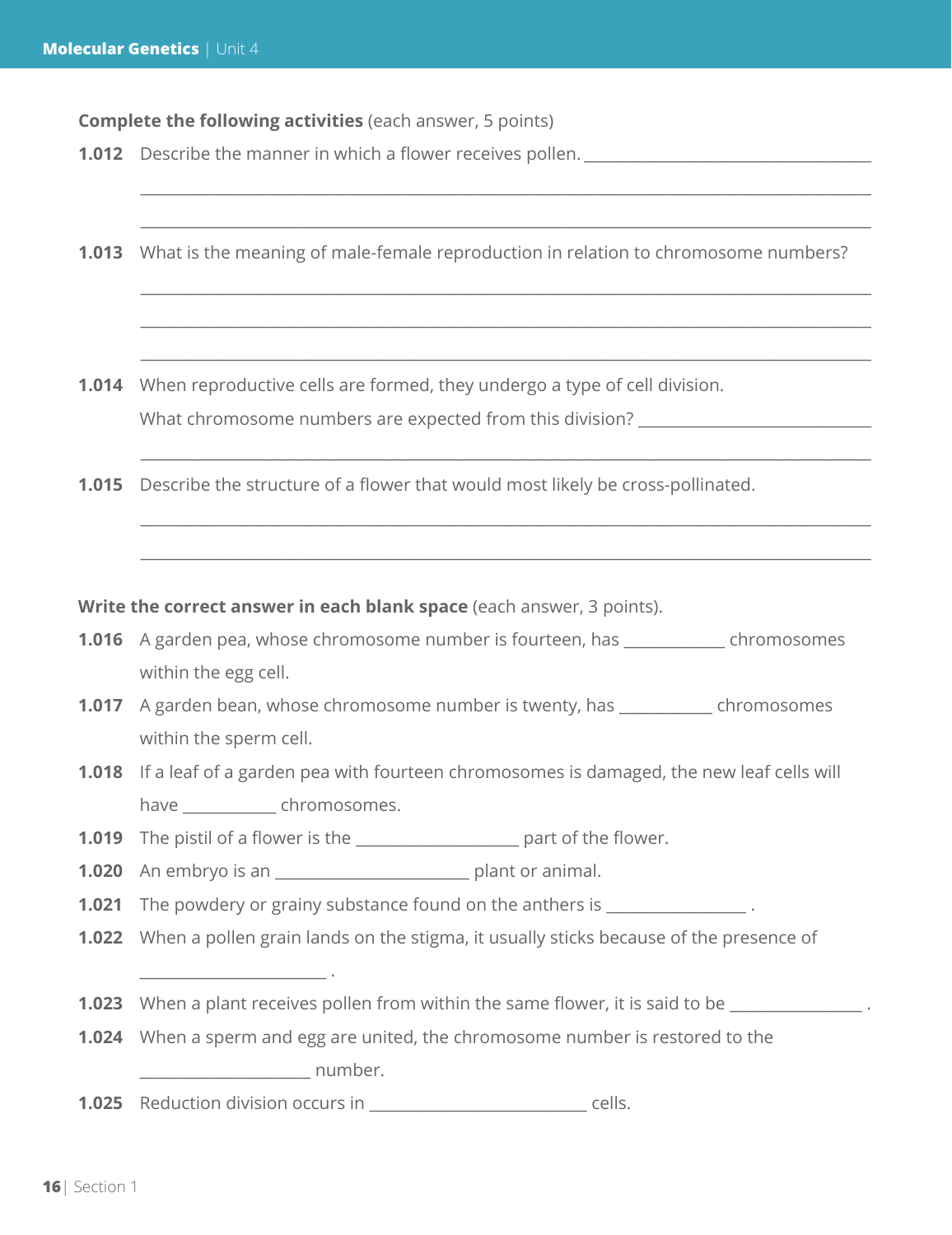**Write true or false** (each answer, 1 point).

- **1.026 example 2.1 Reduction division results in half the number of chromosomes as the** original.
- **1.027** \_\_\_\_\_\_\_\_\_\_\_\_ The receptacle holds only the male part of the flower.
- **1.028** The anther is a female part of the flower.
- **1.029** The pistil is the entire female part of the flower.
- **1.030** \_\_\_\_\_\_\_\_\_\_\_\_ The stigma produces a sugary substance.
- **1.031 Mitosis results in cells with half the number of chromosomes.**
- **1.032** \_\_\_\_\_\_\_\_\_\_\_\_ The embryo is an undeveloped plant or animal.
- **1.033** \_\_\_\_\_\_\_\_\_\_\_\_ The style of the flower contains pollen.
- **1.034** \_\_\_\_\_\_\_\_\_\_\_\_ An organism makes more cells as it gets larger.
- **1.035** \_\_\_\_\_\_\_\_\_\_\_\_ An organism makes more cells by mitosis in order to grow and get larger.